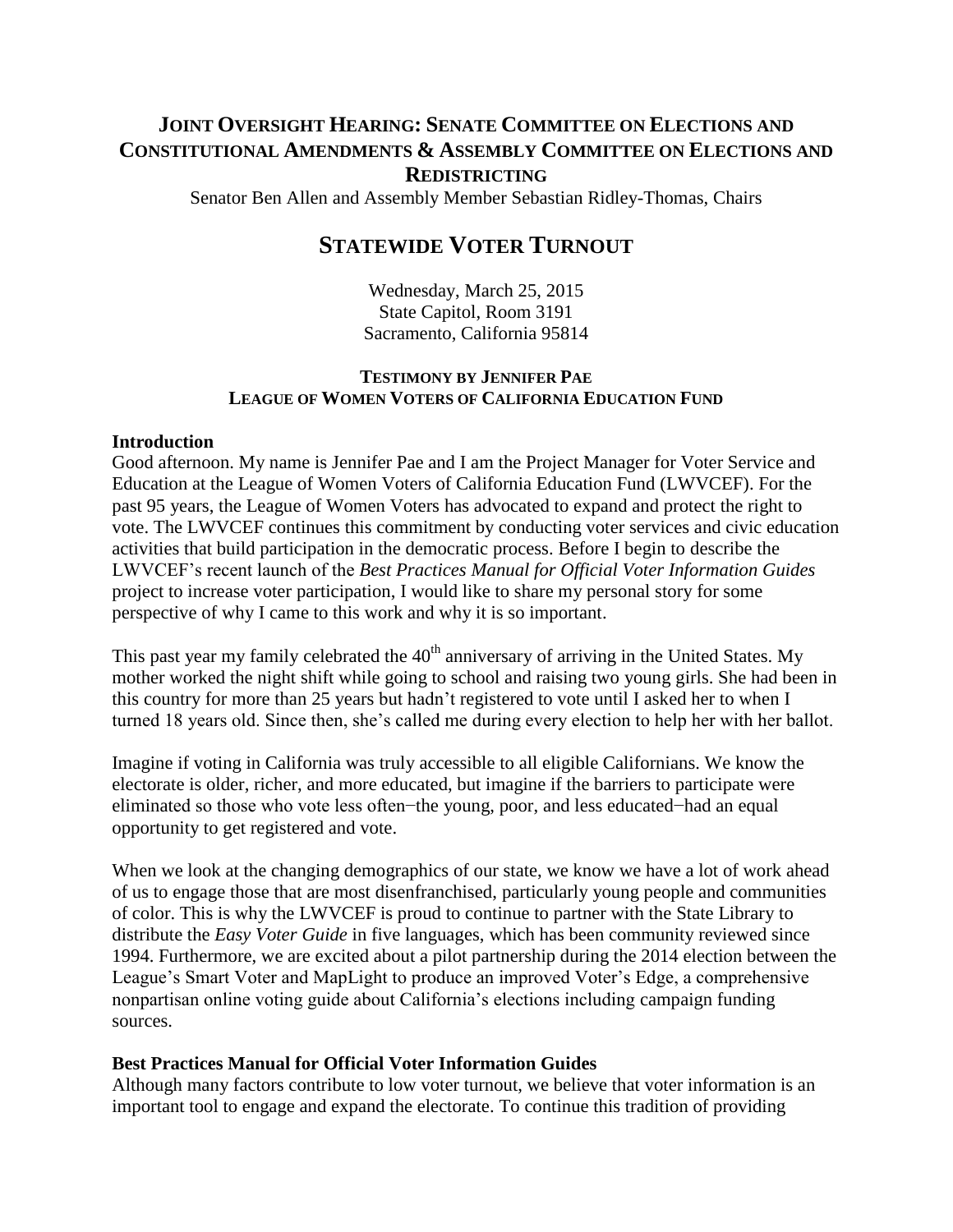accessible and quality voter information, LWVCEF has released a *Best Practices Manual for Official Voter Information Guides* as an easy-to-use resource for election officials and community groups working to educate California's diverse electorate. Through this initiative, we aim to make voter information more effective, more inviting, and more useful by giving the right kind of information to voters at the right time, in the right way.

Supported by a grant from The James Irvine Foundation and in partnership with the Center for Civic Design and the Future of California Elections, the manual was informed by over a year's worth of research with diverse stakeholders, including election officials, community organizations, good government groups, and frequent and infrequent voters from across California. The 100 research participants, who included voters, potential voters, and infrequent voters that closely matched California's demographics, underpin all of the conclusions and recommendations.

Our research uncovered three main insights into improving voter information:

- 1. Use of plain language can't be overemphasized
- 2. Good layout and thoughtful visual presentation are important for comprehension
- 3. Voter guides are an important civic literacy tool.

## **Plain Language**

Based on our research and our experiences during the *Easy Voter Guide* community review sessions with adult literacy students, it is clear that voters have a strong desire for information in plain language. This includes providing the right information at the right level of detail and organizing the information in an easy to follow path.

For example, the Voter Bill of Rights can provide useful information, but it must be accessible to voters. During an interview at the Berkeley Public Library, a potential voter learned he was eligible to vote as an ex-felon after carefully reading through it. In many of the interviews with infrequent voters and new voters, they stopped to read the Voter Bill of Rights completely and carefully. However, they also found it hard to read and asked questions about what it said. A bilingual low-literacy participant stated "These are things I need to know...but some of them are confusing."

Oftentimes election terms were also difficult to understand. Research participants were unfamiliar with important terms that are key to understanding elections. As a result, some participants skipped or misunderstood sections of the voter guide. The most complicated election term was the description of the "Top Two Primary"; ultimately, this language had to be removed from the voter guide prototype because it was so confusing. Research participants needed hints to help them interpret the information, such as descriptions of the offices: what do they do? How will the winner of the contest impact my life? Why should I care?

We also know that if the voter information is written in plain language, this provides better quality translations. During a potential voter interview in Los Angeles with our partners at the Center for Asian Americans United for Self Empowerment (CAUSE), a recently naturalized immigrant was reviewing a prototype voter guide in Chinese and she became frustrated. She said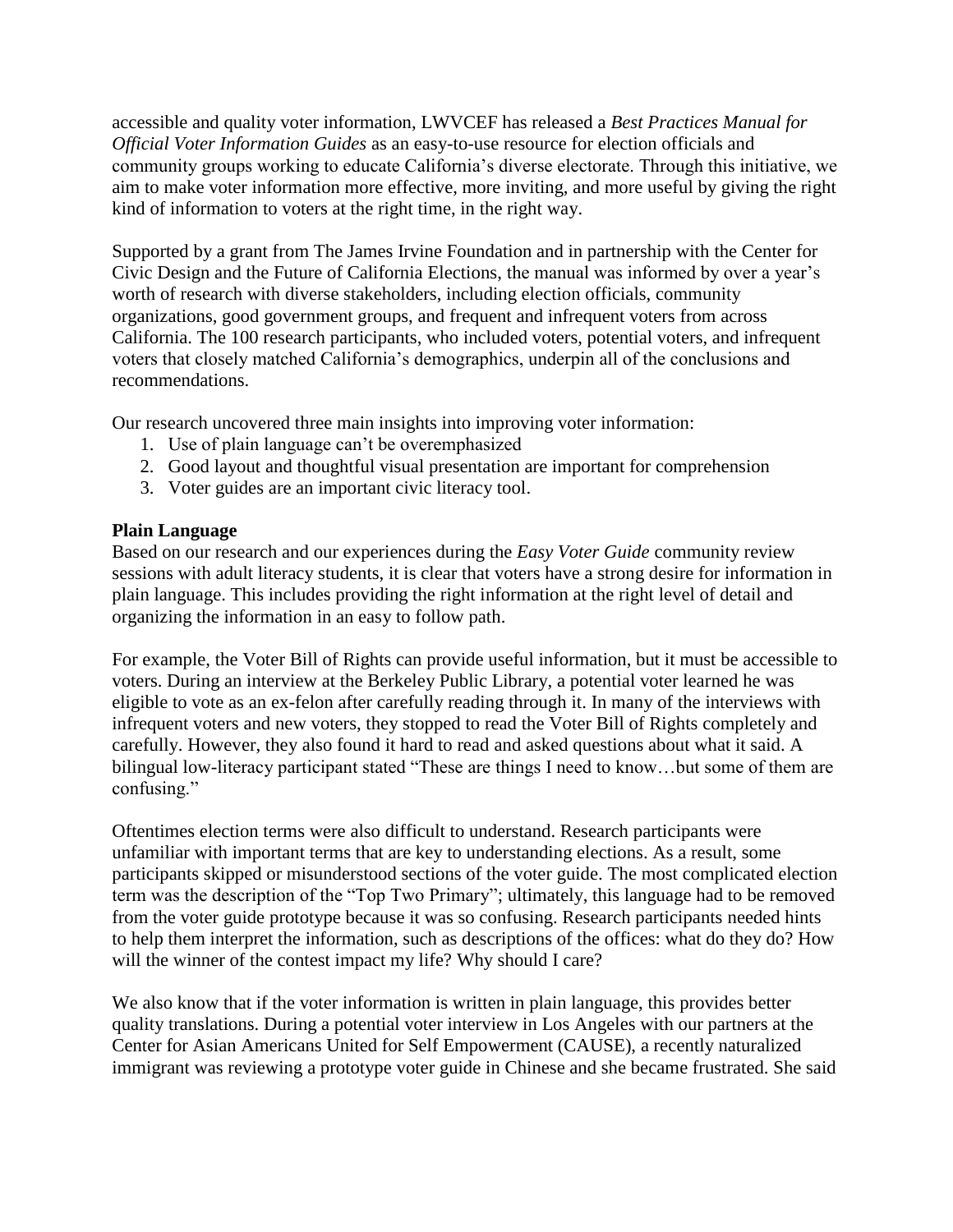"this makes me angry" because the translations were so poor she couldn't follow along and felt defeated.

#### **Layout and Visual Presentation**

In all of the research, participants wanted, liked, and used a table of contents when one was available. Voters want a roadmap to the voter guide and the elections process. They relied heavily on visual cues and the typography. The layout and visual presentation greatly influences whether the voter information will be easy to read and understand.

In the first round of user research, we asked participants to select pages from a book of samples that they would want in their own voter guide. The five pages participants chose most often all used visual layout effectively. In particular, the candidate and ballot information should be organized in a way that helps voters see both the overview and details. We shouldn't let the voters get lost in the details when there are many candidates and measures in any given election.

Furthermore, we recognize many counties are limited in their flexibility of design and layout based on what is required of them and how many pages they can afford. From the size of font (which should be at least 12 points) to the proper inclusion of a sample ballot, counties need the resources to provide voter guides that will effectively inspire and educate voters to participate in our elections.

## **Civic Literacy**

The evidence from our research suggests that an official voter guide is an information device, not an engagement device. However, it may be the only source of voter information that many people see and should be used as a tool for civic literacy, especially recognizing that they may be a recent immigrant or someone who did not graduate from high school and attend college and may not be familiar with the election process. The voter guide can be a tipping point, particularly for those who may see it from a family member or friend, if people can be encouraged to take the first step and read it. A young potential voter stated, "This is stuff I hadn't thought about or paid much attention to…voter rights, measures. I might try to do more research. More interested in voting now."

During the interviews, we found that new and infrequent voters didn't know where to start. Until people start to make sense of why they want to participate, the details can be confusing. It takes a lot of energy and desire to take the information apart, and voters sometimes need more than even the best guide can deliver. Participant after participant in the research stumbled over aspects of elections from terminology to a basic understanding of the process. It was clear they needed personalized information to help guide them through the election. For example, making the availability of languages visible in all versions of the voter guide and a voter's polling place information clearly visible.

It was also a challenge to learn about and compare candidates and how ballot measures will affect them. It is important to use the structure and content of the voter guide to close civic literacy gaps. One of the most helpful tips we can provide is to ensure the voter information has been tested with low-literacy and limited English proficiency voters so it meets their needs.